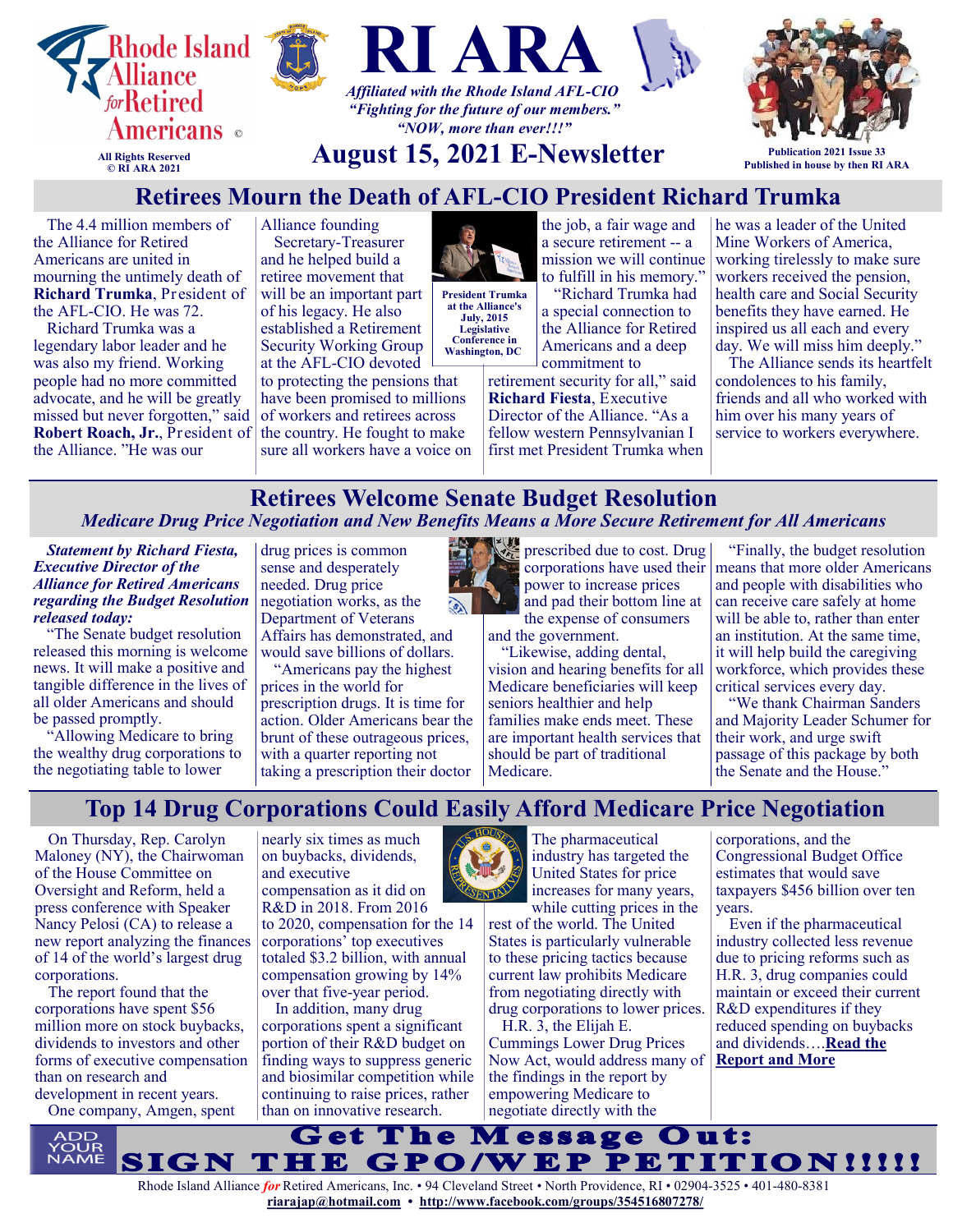#### **New Bill Would Prepare for Future Diseases**

The Covid-19 pandemic demonstrated in a vivid and tragic way how unprepared we are for new diseases of this type, even though there were warnings for years from medical and scientific experts that we would be hit by one of them in coming years.

However, in the future the U.S. could have vaccines, therapies, and other medical countermeasures ready in case of responses to unknown viral

disease outbreaks under a bill introduced last week in the Senate.

According to Bloomberg News, "the bill, by Sen. Tammy Baldwin (D-Wis.), would provide \$2 billion to the Biomedical Advanced Research and Development Authority over four years, starting in fiscal 2022, to create a "Disease X" program aimed at developing



"There's currently no sustained funding, program, or strategy dedicated to medical countermeasures for

previously unidentified infectious diseases.

"'Infectious disease outbreaks now occur three times more often than they did 40 years ago. The next pandemic, driven by an unknown Disease X, will

come,'" Baldwin said in a statement. "We must invest in the development of novel antivirals, vaccines, and diagnostics for unknown threats now so that we are better prepared to control the spread than we were at the start of the COVID-19 pandemic."

As we all know, seniors have been particularly hit hard by the Covid so this new bill is welcomed.

# **How an Infrastructure Bill Could Affect Drug Prices**

It seems strange that a bill that is suppose to deal with the nation's infrastructure could affect prescription drug prices, but that's the way Washington works.

In order to get less popular items passed, Congressional members will seek to attach them to legislation that is popular and likely to pass so that even if other members of Congress don't like a particular provision, they'll still vote to pass a bill because of its over-all impact.

On top of that, America's health care system is so complicated with so many working parts that making changes to it can be extremely difficult. It is often the case that certain changes will benefit one part of the system but hurt another part and there is so much money at stake that the part or parts of the system that might be hurt by a change fight ferociously to stop the change.

That usually means spending hundreds of thousands or even millions of dollars in lobbying to prevent a change.

One of the parts of the U.S. health care system that very few people know about is the PBMs – the Pharmacy Benefit Managers. But they have a major impact on the prices of prescription drugs.

According to the PBMs, "health care plans hire PBMs to secure lower costs for prescription drugs, passing the savings directly to patients. PBMs are your first line of defense against rising prescription drug costs. They work to ensure lower costs and

better health outcomes through affordable access to medicines you need.

"By negotiating with drug manufacturers and pharmacies to control drug spending, PBMs have a significant behind-the-scenes impact in determining total drug costs for insurers, shaping patients' access to medications, and determining how much pharmacies are paid."

That's what the PBMs say. However, critics of PBMs say this:

"Pharmacy Benefit Managers are one of the most problematic, least regulated and least understood aspects of the healthcare delivery system. Over 80% of pharmaceuticals in the United States are purchased through PBM networks. PBMs serve as intermediaries between health plans, pharmaceutical manufacturers and pharmacies, and PBMs establish networks for consumers to receive reimbursement for drugs. Although the primary function of a PBM initially was simply to create networks and process pharmaceutical claims, these entities have exploited the lack of transparency and created conflicts of interest which have significantly distorted competition, reduced choices for consumers and ultimately increased the cost of drugs."

According to an article in Kaiser Health News, PBMs "negotiate with drugmakers to get significant reductions on a drug's list price. They pass the bulk of that savings along to Medicare and the insurers, who

can pocket some of it and use it to lower overall premiums for customers who buy drug plans in Medicare Part D.

"While customers benefit from a lower premium, it doesn't mean they actually get a better price for their drugs, said Gerard Anderson, a professor of health policy at Johns Hopkins Bloomberg School of Public Health.

"That's because a patient's price is not based on the rebate but on a share of the original list price of the drug. If a drug costs \$100, and a patient's share is 25%, they pay \$25, regardless of how big a rebate the PBM got for the insurer.

"It thus serves the interest of the PBM for the drugmaker to raise prices. 'When the list price goes up, your patient responsibility goes up, so the patient ends up paying more,' Anderson said. 'The PBM makes money because, when the list price goes up, the rebate is larger. But the patient loses, because their cost sharing is based often on the list price.'

"Since the PBM controls the formulary that says which drugs are covered in a given plan, Anderson and others point out, it is also in the interest of a drug company to raise list prices if it wants the PBM to give its drugs preferential treatment.

"A wrinkle in federal law allows that to happen. Typically in federal contracting, if someone sets a high price to give the buyer a cut, it's considered a bribe or a kickback, and it's illegal. But the law that created the Part D drug program carved

out what's known as a safe harbor to allow such deals in the hope that negotiations would lower overall costs."

However, a rule issued by the Trump administration would eliminate that "safe harbor" by taking it away from the PBMs and giving the rebate to customers at the pharmacy counter.

However, the PBMs went to court to challenge the rule. In addition, the Congressional Budget Office predicted that, rather than save money, it would end up costing the federal government \$177 billion over 10 years because drugmakers would be less likely to provide as many discounts, causing a spike in Medicare drug coverage premiums.

So, because of the way federal government budgeting works, if the Biden Administration delays the implementation of the rule until 2026, that \$177 billion is seen as a savings in government spending. Therefore, that money can be spent on something else until 2026 and is not counted as increasing the federal debt.

As a result, that projected savings will be used by Congress to, in part, pay for the new infrastructure bill. In addition, some of it will also be used to pay for some of the items in the budget resolution that the Democrats hope to pass without any Republican support.

Yes, it's all very confusing, but that's how, in brief, the infrastructure bill could affect prescription drugs.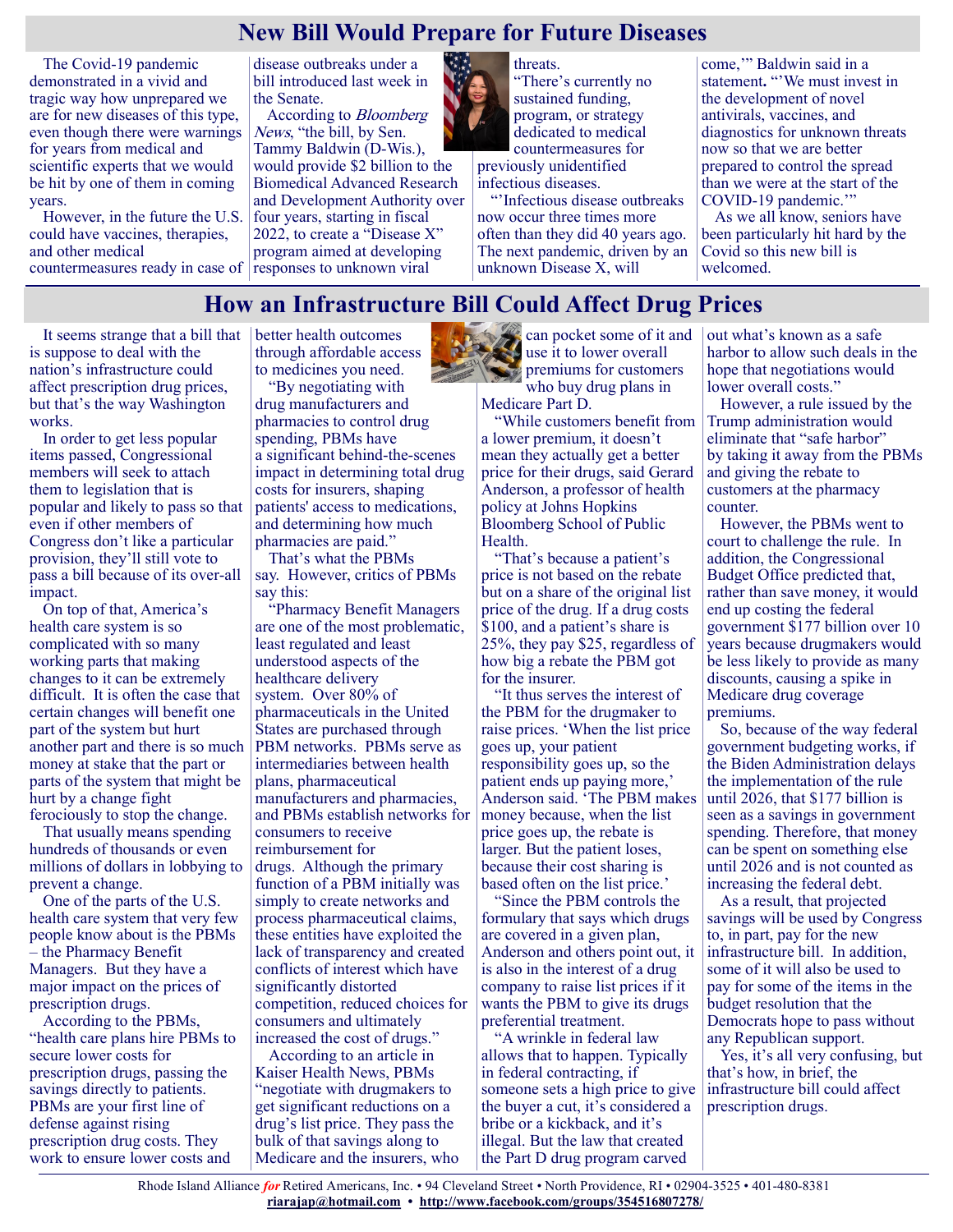# **2+2=? Senate Uses Murky Math as It Shelves Drug Pricing Rule to Fund Infrastructure**

The Senate's release of its bipartisan infrastructure plan signals that lawmakers are poised to throw former President Donald Trump's belated bid to lower Medicare drug prices under the bus — not to mention trains, bridges, tunnels and broadband connections.

That's because the massive spending bill is the first of two likely to at least delay the socalled Medicare rebate rule released at the end of the Trump administration, which has yet to take effect. Congress would use the projected costs of that rule to help pay for more than half a trillion dollars in new spending on infrastructure.

What has infrastructure spending got to do with Medicare drug rebates?

Bear with us as we explain the mad logic of how Congress intends to pay for a spending program with money that doesn't really exist. Tossing Trump's reform under the steamroller to

offset other costs offers a window into the convoluted process of congressional budgeting: Senators say the plan will provide billions of dollars of savings, even though the federal government has never spent a dime on the rebate rule. And it focuses attention on the intractable problem of bringing down drug prices: The rule would take money from drug industry brokers and provide refunds to consumers, which would suggest it was saving them and Medicare money. Yet budget analysts said the process would cost the government billions of dollars.

Let's start with the Medicare drug rebates.

The way things work now, pharmacy benefit managers, which are often owned by insurance companies, negotiate with drugmakers to get significant reductions on a drug's list price. They pass the bulk of



that savings along to Medicare and the insurers, **WHEN** who can pocket some of it

and use it to lower overall premiums for customers who buy drug plans in Medicare Part D.

While customers benefit from a lower premium, it **[doesn't](https://harvardjol.com/wp-content/uploads/sites/17/2020/05/R.-Feldman_Perverse-Incentives.pdf)  [mean they actually get a better](https://harvardjol.com/wp-content/uploads/sites/17/2020/05/R.-Feldman_Perverse-Incentives.pdf)  [price](https://harvardjol.com/wp-content/uploads/sites/17/2020/05/R.-Feldman_Perverse-Incentives.pdf)** for their drugs, said Gerard Anderson, a professor of health policy at Johns Hopkins Bloomberg School of Public Health.

That's because a patient's price is not based on the rebate but on a share of the original list price of the drug. If a drug costs \$100, and a patient's share is 25%, they pay \$25, regardless of how big a rebate the PBM got for the insurer.

It thus serves the interest of the PBM for the drugmaker to raise prices. "When the list price goes up, your patient responsibility goes up, so the patient ends up paying more," Anderson said.

"The PBM makes money because, when the list price goes up, the rebate is larger. But the patient loses, because their cost sharing is based often on the list price."

Since the PBM controls the formulary that says which drugs are covered in a given plan, Anderson and others point out, it is also in the interest of a drug company to raise list prices if it wants the PBM to give its drugs preferential treatment.

"If you've got two drugs that are available to take care of some heart disease, the PBM wants the drug that's going to pay them the most money, and the money is the difference between the list price and the actual transaction price," Anderson said. "So the higher the list price, the higher the profit margin for the PBM. So the drug company who wants their drug on the formulary has to raise their price in order to give the PBM a greater profit."...**[Read More](https://khn.org/news/article/medicare-drug-rebate-rule-senate-murky-math-fund-infrastructure-bill/)**

# **New Study Connects Medicare with Reductions in Racial and Ethnic Disparities in Insurance Coverage**

Medicare is associated with significant reductions in "racial and ethnic disparities in insurance coverage, access to care, and selfreported health," according to a **[new study](https://jamanetwork.com/journals/jamainternalmedicine/fullarticle/2782345?guestAccessKey=fa86996e-19e4-41ab-b728-9b69dc61efed&utm_source=For_The_Media&utm_medium=referral&utm_campaign=ftm_links&utm_content=tfl&utm_term=072621)** led by the Yale School of Public Health and published in JAMA, the Journal of the American Medical Association.

Evidence has long linked Medicare eligibility with increases

in **[coverage](https://www.healthaffairs.org/doi/10.1377/hlthaff.2020.00940)** and **[utilization](https://academic.oup.com/qje/article-abstract/122/1/1/1924702?redirectedFrom=fulltext)**, and with narrowing racial and ethnic disparities in these areas. However, information on Medicare's role in reducing disparities in health outcomes, and on how these associations might differ across the country, was less established.

To better understand how the access to insurance that Medicare confers impacts diverse populations, the authors compared coverage and health data for adults above and below age 65, breaking it down by race, ethnicity, and state.

clear—Medicare eligibility translates into meaningful reductions in access and health disparities. For example, racial and ethnic differences in coverage fell by more than 50% at age 65, significantly improving upon pre-Medicare imbalances. Black and Hispanic respondents experienced greater gains in coverage—from 86% to 96% and 77% to 91%, respectively—than white respondents, for whom coverage rates grew from 92% to 99%.

Their findings were

In the other studied measures, Black and Hispanic individuals similarly closed gaps with their white counterparts. Medicare eligibility generally narrowed disparities in access to a usual source of care, cost-related barriers to care, and influenza vaccination rates. The share of people in "poor" self-reported health decreased by four percentage points for Hispanic respondents, three percentage points for Black respondents, and

HEALTHCARE

0.2 percentage points for white respondents. These changes were

widespread, occurring in economically, politically, and geographically diverse states. Areas with the highest uninsured rates and coverage discrepancies saw the largest gains, but those states were not confined to one region or to states that did not expand Medicaid under the Affordable Care Act.

Notably, the report shows that Medicare reduced but did not eliminate inequities. The authors attribute this to the view that "disparities are shaped not only by policy decisions but also other social determinants of health, such as structural racism, that persist among elderly individuals."

Although a comprehensive solution is needed to bridge the remaining divides, understanding Medicare's role in improving access to care and health outcomes across populations can help inform policymaker efforts.

The study concludes that Medicare "may be a viable means to reduce racial and ethnic disparities and advance health equity by closing gaps in insurance coverage." At Medicare Rights, we understand that realizing this goal means all who are Medicare-eligible must be able to quickly and easily enroll and that the program's coverage must be comprehensive, high quality, and affordable.

Accordingly, we continue to urge the Biden administration to ensure older adults and people with disabilities can access their earned benefits during the pandemic and its aftermath by reinstating **[two critical coverage](https://www.medicarerights.org/pdf/020521-letter-on-medicare-enrollment-flexibilities.pdf)  [pathways](https://www.medicarerights.org/pdf/020521-letter-on-medicare-enrollment-flexibilities.pdf)**—Equitable Relief for Premium Part A and Part B and a Special Enrollment Period for Part C and Part D—and by allowing people to correct pandemic-related Medicare enrollment errors whenever they are discovered….**[Read More](https://www.medicarerights.org/medicare-watch/2021/08/05/new-study-connects-medicare-with-reductions-in-racial-and-ethnic-disparities-in-insurance-coverage)**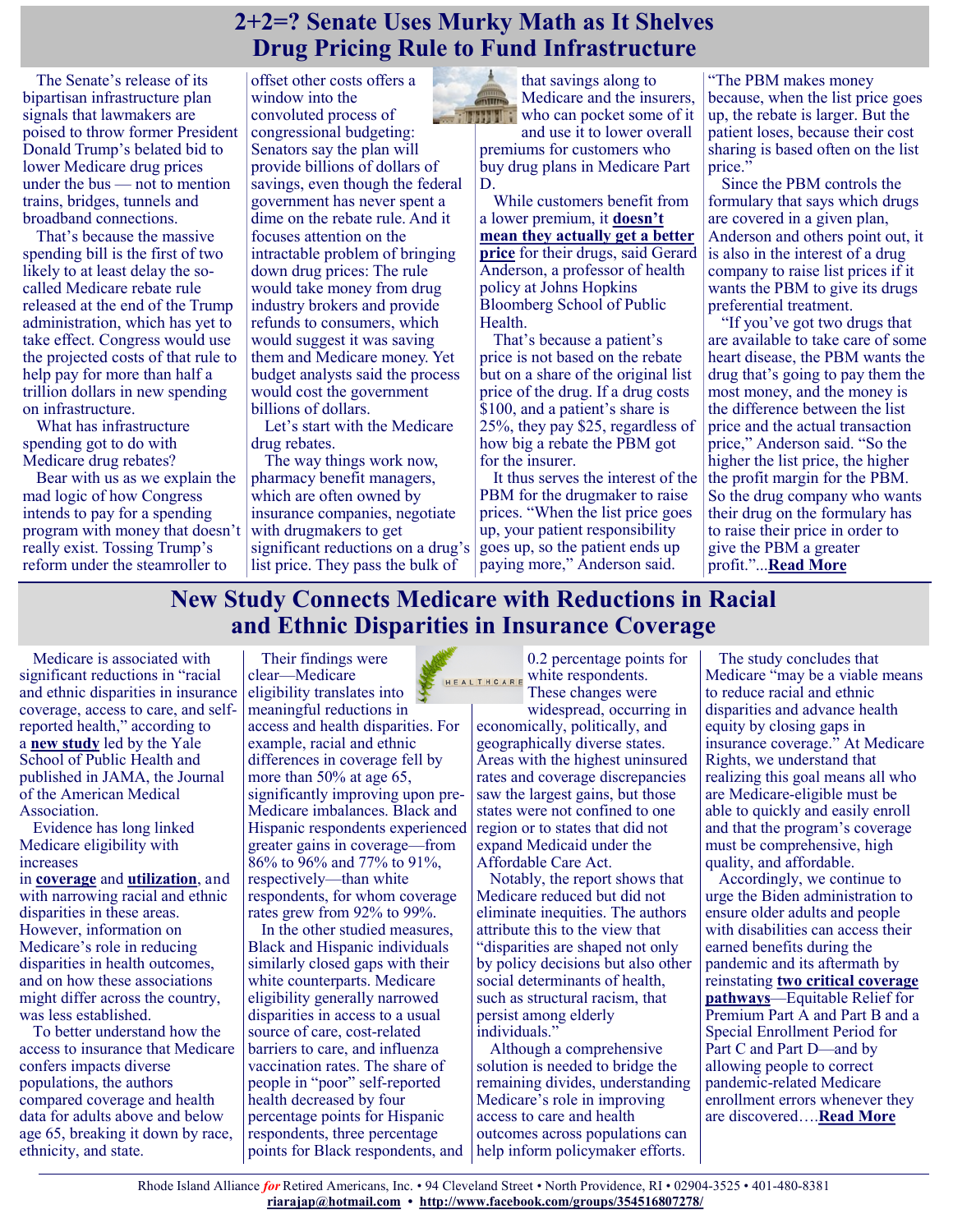## **Allworth Advice: Why a full Social Security benefit isn't always guaranteed**

*Question: R.K. from Hamilton: I've been a teacher for almost 30 years and I'm starting to think about retirement. I've also had some side jobs through the years. Will I be able to claim Social Security and my teacher's pension?*

<sup>A</sup>: The short is answer is yes. But assuming you're a teacher in Ohio, you might not be able to claim your full Social Security benefit. And the reason why has to do with something called the 'Windfall Elimination Provision' (WEP).

Here's the gist. As an Ohio public employee with a pension, you're in what's called a 'noncovered' job in the eyes of the

Social Security Administration since you don't pay into Social Security. Because of this,  $\sqrt{ }$ any Social Security benefits from work for which you did pay Social Security taxes could be reduced (though not completely eliminated). WEP essentially tweaks how your Social Security benefit is calculated, though there are some circumstances in which WEP does not apply (the most common being you have 30 or more years of 'substantial earnings' as defined by the Social Security Administration).

According to the Center for Retirement Research at Boston

state and local government employees in the U.S. (about 6.5

million) are not covered by Social Security, but the impact is concentrated in just a handful of states – and, as of 2018, Ohio just happens to be one of the few states in which 100% of these workers are not covered (it's just 29% in Kentucky). In fact, the Ohio Public Employees Retirement System reports that Ohio has the largest percentage of noncovered public employees in the entire country (as of 2019). Here's The Allworth Advice: The Windfall Elimination

Provision should be on the radar

College, about 25% of all of any Ohio public worker who is nearing retirement and who has also earned an income in the private sector. Because what you're expecting from Social Security might not be what you actually receive. To get a better idea of how your benefit could be reduced, check out the Social Security Administration's WEP calculator at ssa.gov. And if you need more guidance, consider consulting a fiduciary financial advisor who can help you navigate these tricky – and often confusing – waters.

> *Why our ARA Repeal the WEP/GPO Task Force is working so hard.*

# **U.S. Health System Gets Failing Grade According to New Study**

The U.S. health care system ranks last among 11 highincome countries in providing equitably accessible, affordable, high-quality health care.

That's according to a recent study by the Commonwealth Fund, whose mission is to "promote a high-performing health care system that achieves better access, improved quality, and greater efficiency, particularly for society's most vulnerable, including lowincome people, the uninsured, and people of color. The Fund carries out this

mandate by supporting independent research on health care issues and making grants to

improve health care practice and policy. An international program in health policy is designed to stimulate innovative policies and practices in the United States and other industrialized countries."

The study compared the performance of health care systems of 11 high-income countries in five areas: access to care, care process, administrative efficiency, equity,



and health care outcomes. The top-performing

countries overall are Norway, the Netherlands, and Australia. **The United States ranks last overall, despite spending far more of its gross domestic product on health care.** The U.S. ranks last on access to care, administrative efficiency, equity, and health care outcomes, but second on measures of care process.

Four features distinguish top performing countries from the United States: 1) they provide

for universal coverage and remove cost barriers; 2) they invest in primary care systems to ensure that high-value services are equitably available in all communities to all people; 3) they reduce administrative burdens that divert time, efforts, and spending from health improvement efforts; and 4) they invest in social services, especially for children and working-age adults.

# **Largest Operator of Nursing Homes in U.S. Issues Vaccine Mandate for All Workers**

(HealthDay News) -- The United States' largest operator of nursing homes said Wednesday that its workers must get vaccinated against COVID-19 if they want to keep their jobs.

The announcement from Pennsylvania-based Genesis Healthcare -- which has 70,000 employees at nearly 400 nursing homes and senior communities - - suggests the nursing home industry's reluctance to force employees to get vaccinated due to fears about losing too many workers may be shifting, the Associated Press reported.

Understaffing is a major problem in the sector, but concerns about the surging

Delta variant may convince nursing home owners they need to take action to quickly vaccinate the 40% of employees who still haven't received shots.

Voluntary vaccination was appropriate earlier in the pandemic, but only 65% of Genesis staff have received shots, according to the company. Employees have until Aug. 23 to get their first shot.

"To succeed against the Delta variant is going to require much higher vaccination rates," Genesis Chief Medical Officer Richard Feifer told the AP. "Our tactics in the fight have to



change." Unvaccinated staff members endanger residents, warn experts

who are calling for mandatory vaccinations at nursing homes. Some workers have avoided the vaccine because they think it was rushed into development and is unsafe, or they feel protected because they already had a bout of COVID-19, the AP reported.

About 80% of nursing home residents have been vaccinated, but even vaccinated residents are at risk because many are frail and have weak immune systems, the *AP* reported. More than 130,000 U.S.

nursing home residents have died from COVID-19, according to the AP.

Jennifer Moore, of Hollywood, Fla., has a husband living at a nursing home where only 35% of the staff is vaccinated.

"Whenever I see a story about somebody being anti-vax, I just want to scream," said Moore, whose husband, Thomas, has Parkinson's disease. "I understand people have concerns about the vaccine, but these people are working with the most vulnerable population. They have a duty to their patients."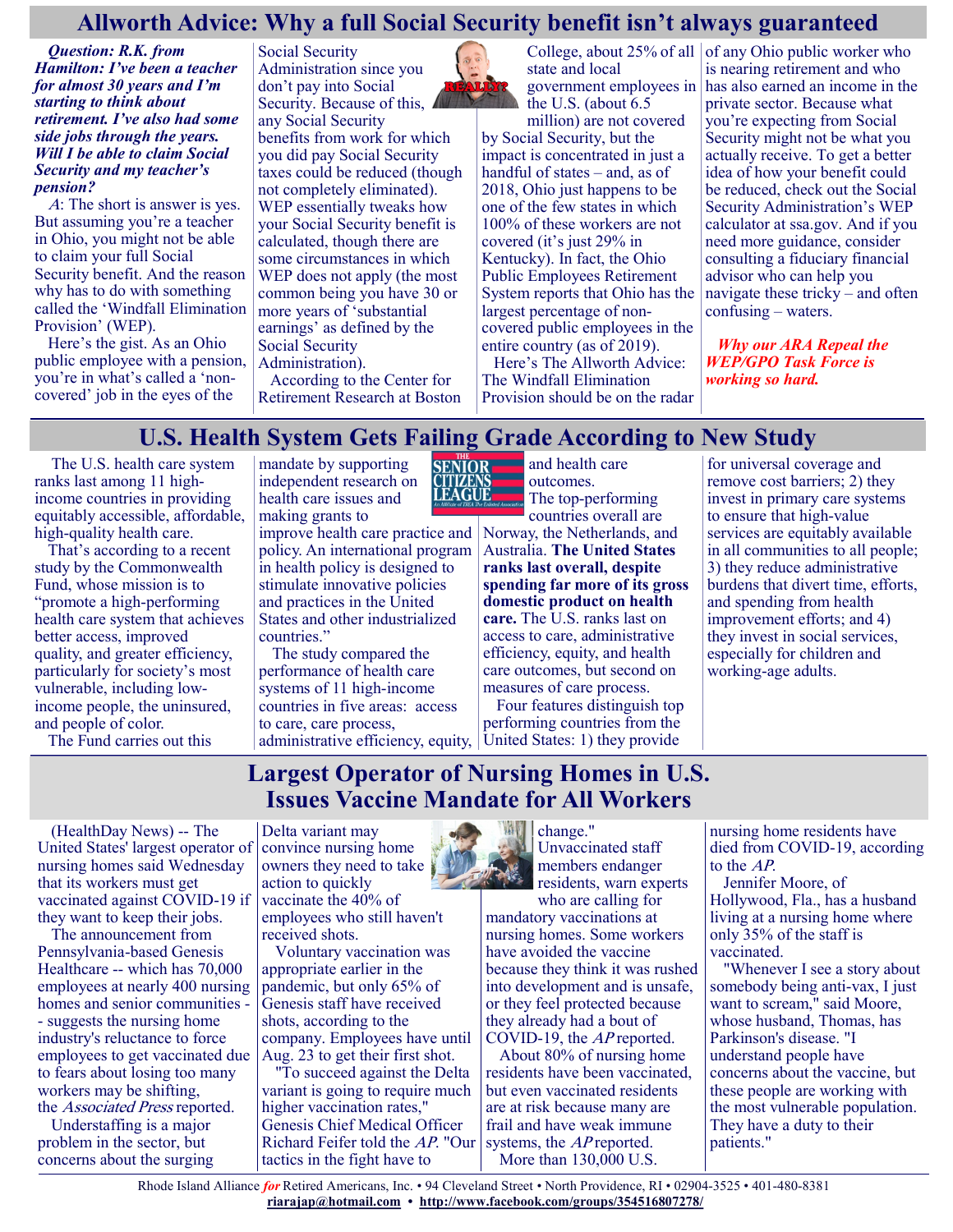# **Annuity vs. IRA: What's the difference?**

Retirement planning can often be a challenging and confusing process. Complex products and financial jargon make what should be a simple endeavor seem downright tortuous. Many investors turn to annuities and IRAs to plan for retirement. Let's look at some of the key advantages and differences between these two popular options.

**What is an IRA?** An IRA, or **[individual](https://www.bankrate.com/investing/what-is-an-ira/)  [retirement account](https://www.bankrate.com/investing/what-is-an-ira/)**, is a structure that allows for taxadvantaged growth. It's sort of like a wrapper that you put around assets that shields them from paying taxes for a period of time, or forever **[in the case of a](https://www.bankrate.com/retirement/roth-ira/)  [Roth IRA.](https://www.bankrate.com/retirement/roth-ira/)**

IRAs are a great way to save for retirement beyond traditional workplace plans such as **[401\(k\)s.](https://www.bankrate.com/retirement/401k/)** You'll have more options on what you can invest in with an IRA, such as individual stocks and a much broader offering of mutual funds and ETFs.

Two basic types of IRAs

You have two options when it comes to IRAs: **Traditional IRA:** A

# traditional IRA may

allow you to receive a tax break on contributions you make to the account. Contributions will grow taxfree, but withdrawals will be fully taxed as ordinary income. You can start making withdrawals penalty-free at age 59 1/2 , but aren't required to take withdrawals until age 72.

**Roth IRA:** The main benefit of a **[Roth IRA](https://www.bankrate.com/investing/best-roth-ira/)** is that your withdrawals will be tax-free, but you won't receive a tax break on contributions. Your assets will be allowed to grow tax-free inside a Roth IRA, but you won't be required to make withdrawals at any time. Withdrawals before the age of 59 1/2 will typically face taxes on any gains and a **[penalty](https://www.bankrate.com/retirement/ways-to-take-penalty-free-withdrawals-from-ira-or-401k/)** of 10 percent.

**What is an annuity?** An annuity is an insurance contract designed to provide

investors with a steady income stream during their retirement. Similar to an IRA, it has some tax advantages, in that money invested in an annuity

grows tax-deferred until you start receiving payments.

But an annuity is an asset you can invest in, while an IRA is a tax-advantaged structure that you can use to invest in assets such as stocks, bonds, or [ETFs.](https://www.bankrate.com/investing/how-to-invest-in-etfs/) How an annuity works

Like any insurance product, you'll pay premiums in return for protection the insurer provides, which in this case is the income stream the **[annuity](https://www.bankrate.com/insurance/life-insurance/life-insurance-annuity/)** pays to you. Depending on the annuity, you can choose to pay the premium all at once or gradually over time. You'll also be able to choose when the payments start, how long they last and whether they'll continue to be made to your spouse or partner after your death.

#### **Types of annuities**

Annuities come in a few basic varieties, though they can be

adapted in a variety of ways:

- **Fixed:** You'll receive a **[fixed](https://www.bankrate.com/retirement/what-is-a-fixed-annuity/)  [payment](https://www.bankrate.com/retirement/what-is-a-fixed-annuity/)** from the insurance company. This might sound appealing, but remember that inflation can eat away at fixed dollar amounts over time.
- **Variable:** Your payments will be tied to investment performance of the funds your premium is invested in.
- **Equity-indexed:** This annuity will combine features of fixed and variable annuities. A portion of the annuity will be tied to the performance of an index such as the **[S&P 500](https://www.bankrate.com/investing/how-to-buy-sp-500-index-fund/)**, but will also have guaranteed minimum payments.

Something appealing about annuities is that they can be customized to your needs. One popular feature that some people like to add to annuities is a death benefit that functions similar to life insurance and goes to your beneficiaries upon your death. Be aware though that the more features you add to your annuity, the more costly it will be.

#### **Medicare Advantage Disenrollment in Final Year of Life Continues Troubling Pattern**

Late last month, the Government Accountability Office (GAO), a watchdog agency in the legislative branch, **[released a](https://www.gao.gov/assets/gao-21-482.pdf)  [report](https://www.gao.gov/assets/gao-21-482.pdf)** showing that people in their last year of life disproportionately disenrolled from Medicare Advantage (MA) into Original Medicare. For some MA plans, these enrollees switched to Original Medicare at a rate nearly 10 times higher than other enrollees. As GAO notes, these shifts may point to problems in access to or quality of care that arise as needs increase.

MA plans are offered by private insurance companies that receive a fixed amount of money from Medicare each month, called capitation, for each enrollee. In theory, capitation has the potential to reduce costs by creating incentives for plans to curtail unnecessary spending. But such an incentive has risks as well. Insurers may benefit by **[denying needed care](https://oig.hhs.gov/reports-and-publications/workplan/summary/wp-summary-0000299.asp)**, finding ways to **[drive up their](https://www.forbes.com/sites/erikakelton/2015/06/17/the-risk-adjustment-scoring-scam-a-medicare-dis-advantage/?sh=6e6d71233d45)  [capitation rates that do not](https://www.forbes.com/sites/erikakelton/2015/06/17/the-risk-adjustment-scoring-scam-a-medicare-dis-advantage/?sh=6e6d71233d45)** 

**[reflect reality](https://www.forbes.com/sites/erikakelton/2015/06/17/the-risk-adjustment-scoring-scam-a-medicare-dis-advantage/?sh=6e6d71233d45)**, or structuring their coverage in such a way that it appeals to people who need less care and dissuades those who need more—such as offering **[gym memberships](https://www.fiercehealthcare.com/payer/are-medicare-advantage-plans-cherry-picking-healthier-members) to [attract healthier enrollees](https://www.nejm.org/doi/full/10.1056/NEJMsa1104273)**.

Beneficiaries in the last year of life tend to be in poorer health and have higher health care costs. GAO notes that "Beneficiaries in the last year of life are generally high-cost and disproportionately require specialized care, with a few studies estimating that they may account for as much as a fifth to a quarter of all [Original Medicare] spending."

Similarly, a **[previous GAO](https://www.gao.gov/products/gao-17-393)  [report](https://www.gao.gov/products/gao-17-393)** showed that some MA plans had very high disenrollment rates among beneficiaries who were in poorer than average health. Beneficiaries who disenrolled cited barriers to getting needed care and problems accessing their preferred providers as reasons for switching coverage. This report spurred the Centers

for Medicare & **Medicaid Services** (CMS), the agency that oversees the Medicare program, to begin tracking MA disenrollments by health status.

But CMS does not specifically track disenrollments by year of life, which this latest GAO research found to be disproportionately high. GAO interviewed many stakeholders, including Medicare Rights, who pointed to several potential causes for such shifts, specifically that MA provider networks may limit access to specialized care, MA plans may contract with lower quality **[nursing homes](https://pubmed.ncbi.nlm.nih.gov/29309215/) or home** 

**[health agencies](https://pubmed.ncbi.nlm.nih.gov/31483472/)**, and prior authorization alone or coupled with inappropriate denials may cause significant administrative burdens when the need is acute.

This disenrollment pattern is important for several reasons. The affected beneficiaries may face increased out-of-pocket costs because they may not be able to enroll in supplemental coverage, such as a Medigap or

Medicaid, when they transition to Original Medicare. They may have suffered without appropriate care while in MA, or they or their caregivers may have been significantly burdened as they attempted to find care. In addition, it may reveal that MA plans are inappropriately benefiting by **[cherrypicking](https://www.medicarerights.org/medicare-watch/2021/03/11/medpac-reiterates-position-that-ma-plans-cost-more-responds-to-criticism)  [healthier enrollees](https://www.medicarerights.org/medicare-watch/2021/03/11/medpac-reiterates-position-that-ma-plans-cost-more-responds-to-criticism)** and squeezing out enrollees when they become less profitable.

This analysis comes on the heels of other reports showing MA enrollees are **[more likely to](https://www.medicarerights.org/medicare-watch/2021/07/01/medicare-advantage-may-expose-enrollees-to-higher-risk-of-cost-related-problems)  [face issues affording their](https://www.medicarerights.org/medicare-watch/2021/07/01/medicare-advantage-may-expose-enrollees-to-higher-risk-of-cost-related-problems)  [care](https://www.medicarerights.org/medicare-watch/2021/07/01/medicare-advantage-may-expose-enrollees-to-higher-risk-of-cost-related-problems)** than are people with Original Medicare and supplemental coverage.

We support Medicare beneficiaries having meaningful choices in how they access coverage, and it is clear that strong MA oversight is long overdue. We urge policymakers to correct this and to prioritize beneficiary health, safety, and well-being over the profits of private insurers.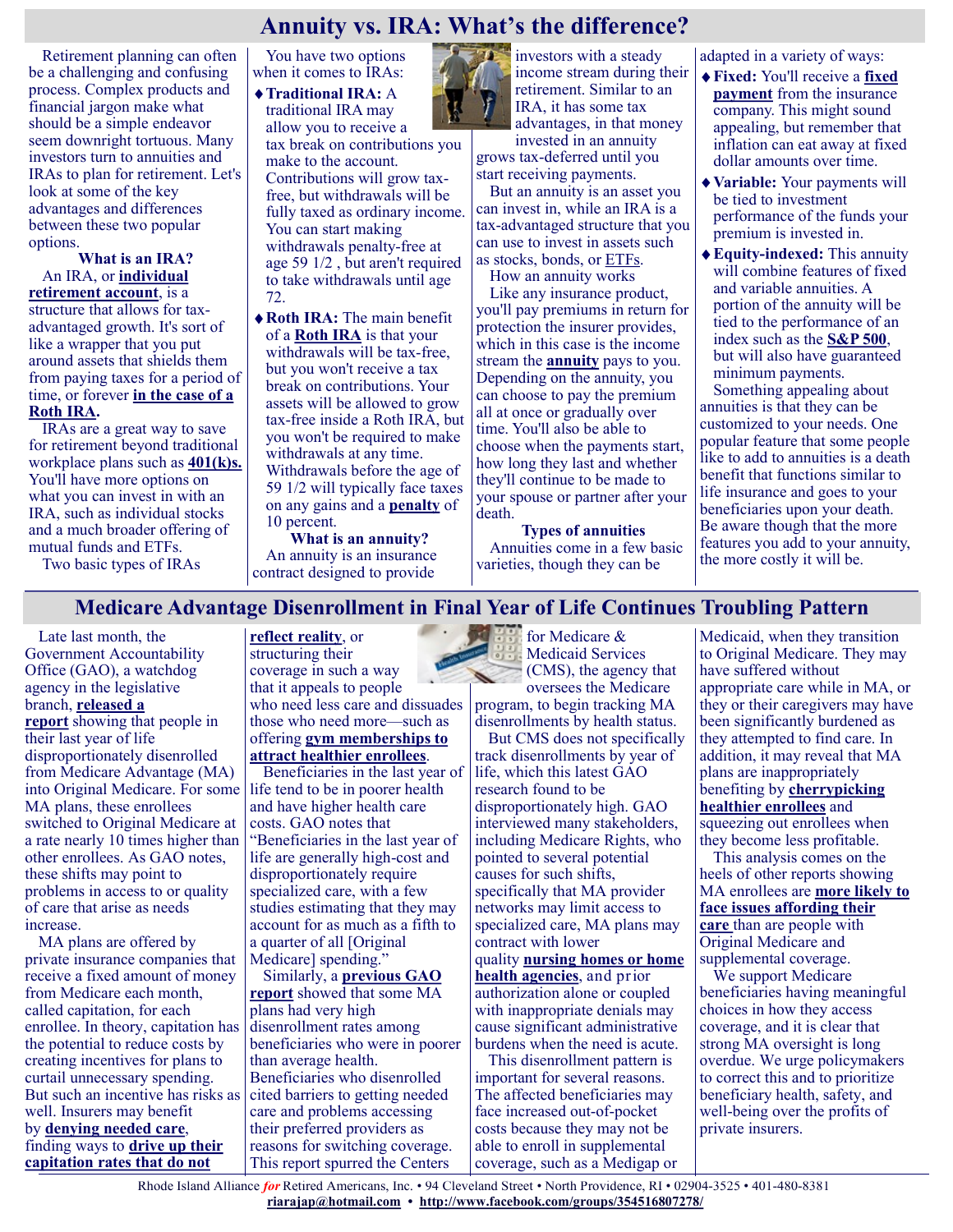# **RI ARA HealthLink Wellness News** FreathLink Wellness



# **'Wisdom and Fear' Lead 90% of U.S. Seniors to Covid Vaccines**

Amid the latest surge in covid-19 cases and hospitalizations, the United States on Tuesday hit a milestone that some thought was unattainable: 90% of people 65 and older are at least partly vaccinated against the disease.

That's more than **[49 million](https://covid.cdc.gov/covid-data-tracker/#vaccinations)  [seniors](https://covid.cdc.gov/covid-data-tracker/#vaccinations)** vaccinated. Overall, 70% of adults have been inoculated, at least partly, and nearly 68% of people over 12.

"This really shows our elders are wiser than the rest of us," said Dr. David Wohl, professor of medicine in the division of infectious diseases and director of the vaccine clinics at the University of North Carolina School of Medicine.

Wohl said political leanings that have skewed vaccination rates across the country have had much less of an impact on older adults. "The threat of covid-19 is so real for those 65 and over that

it transcends many of the other issues that are complicating vaccination rates," he said. "Wisdom and fear have really led to impressive immunization rates." The pandemic has been

especially vicious to older adults. Nearly **[80% of](https://www.cdc.gov/nchs/covid19/mortality-overview.htm)  [deaths](https://www.cdc.gov/nchs/covid19/mortality-overview.htm)** have been among people age 65 and up. Nursing homes and other long-term care facilities were hit hard, and many banned family members and other visitors from entering, isolating residents. Even older adults living at home often kept their distance from family and friends as they sought to avoid the coronavirus. So when vaccines became available in December, many states targeted seniors first.

That effort has proved successful, although rates vary among states. Hawaii,



Vermont vaccinated more than 99% of their seniors, while West Virginia ranks last with 78%.

In Connecticut, **[96% of](https://portal.ct.gov/Office-of-the-Governor/News/Press-Releases/2021/07-2021/Governor-Lamont-Coronavirus-Update-July-29)  [people 65 and older](https://portal.ct.gov/Office-of-the-Governor/News/Press-Releases/2021/07-2021/Governor-Lamont-Coronavirus-Update-July-29)** are

vaccinated against covid. "I didn't think we would get that high, and I am really pleased about it," said Dr. Thomas Balcezak, chief medical officer at Yale New Haven Health. "But until everyone is vaccinated, older folks are still at some risk, though their risk of severe disease or death is much less."

He said older adults clearly heard the message that they were in danger from covid and the vaccine could help. "But saying older folks are at highest risk was a double-edged sword" in terms of messaging, said Balcezak. "That's because younger adults heard that and it

may have given them a wrong sense of security."

The Yale health system's five hospitals had 57 covid patients as of Monday, he said. In contrast, in April 2020, as the virus was taking hold across the country, the system had about 850 covid patients.

Another factor in the successful push to inoculate older adults is that they have been exposed to vaccines more than younger adults, said Wohl. Seniors typically are counseled by doctors to get immunizations for flu, pneumonia, shingles and other diseases that are especially risky for them. And many likely remember getting the polio vaccine when it first came out in the 1950s.

"This is not their first vaccine rodeo," Wohl said….**[Read](https://khn.org/news/article/wisdom-and-fear-lead-90-of-u-s-seniors-to-covid-vaccines/)  [More](https://khn.org/news/article/wisdom-and-fear-lead-90-of-u-s-seniors-to-covid-vaccines/)**

# **Incomplete Polyp Removal During Colonoscopy Can Bring Cancer Danger**

(HealthDay News) -- Colonoscopy screening can help prevent colon cancer by allowing doctors to find and remove potentially precancerous growths called polyps. But if they fail to get the whole growth, the odds of a recurrence are high, a new study shows.

The likelihood that it will occur within the next few years more than doubled.

Repeat exams found a new growth in the same colon segment 52% of the time compared to 23% in colon segments where polyps had been completely removed, the findings showed.

And the prevalence of advanced polyps — ones with a greater cancer potential — was six times higher in colon segments where there'd been an incomplete removal: 18% versus 3%.

Experts said the findings point to the importance of doctors' technical skills, not only in finding polyps, but in removing them.

Polyps are growths in the

lining of the colon that are most often benign, but in some cases develop into cancer. For that reason, doctors usually remove any polyps they spot during routine colonoscopy screening.

Doctors' polyp detection rate has long been seen as a measure of their skill. In fact, patients are encouraged to ask their doctor what her or his polyp detection rate is before having a colonoscopy, said Dr. Douglas Rex, president of the American Society for Gastrointestinal Endoscopy, in Downers Grove, Ill.

"Some [doctors] are very good at it, and others aren't good," Rex said.

But it's only more recently that doctors' variance in removing polyps has come under scrutiny. The new findings add to evidence that competence in polyp removal "clearly needs to be addressed," said Rex, who was not involved in the research. At the same time, he stressed

that no one should be deterred



from getting a colonoscopy. "It detects a lot of colon cancers, and can prevent colon

cancer," Rex said. "Overall, it's a very powerful tool."

Plus, he noted, the large majority of polyps in this study were completely removed.

The findings were published online Aug. 10 in the Annals of Internal Medicine.

Past studies have estimated that incomplete polyp removal contributes to anywhere from 10% to 30% of colon cancers that develop after colonoscopy screening.

But it has not been clear the incomplete removal, per se, is to blame.

It's a tricky matter to parse out, explained Dr. Heiko Pohl, lead researcher on the new study. Even when a polyp is incompletely removed, a new one detected at a follow-up exam may or may not be a regrowth.

It could be a polyp that was missed before, said Pohl, a gastroenterologist at the VA Medical Center in White River Junction, Vt.

For their study, his team looked at data on 166 patients who'd taken part in an earlier research project. There, the researchers had found that of 346 polyps removed by 11 gastroenterologists, 10% were incompletely removed.

The researchers verified that by analyzing biopsied tissue from the margins of the removed polyp: If polyp tissue was present, that meant removal was incomplete. Those patients were advised to return for a repeat exam within a year.

Of the 166 patients in the current study, 32 had at least one polyp that was incompletely removed. Pohl's team found that in colon segments where there had been an incomplete removal, the odds of new growth were significantly higher.

The researchers estimated that incomplete polyp removal accounted for 28% of all new growths detected in the study group…...**[Read More](https://consumer.healthday.com/8-10-incomplete-polyp-removal-during-colonoscopy-can-bring-cancer-danger-2654436047.html)**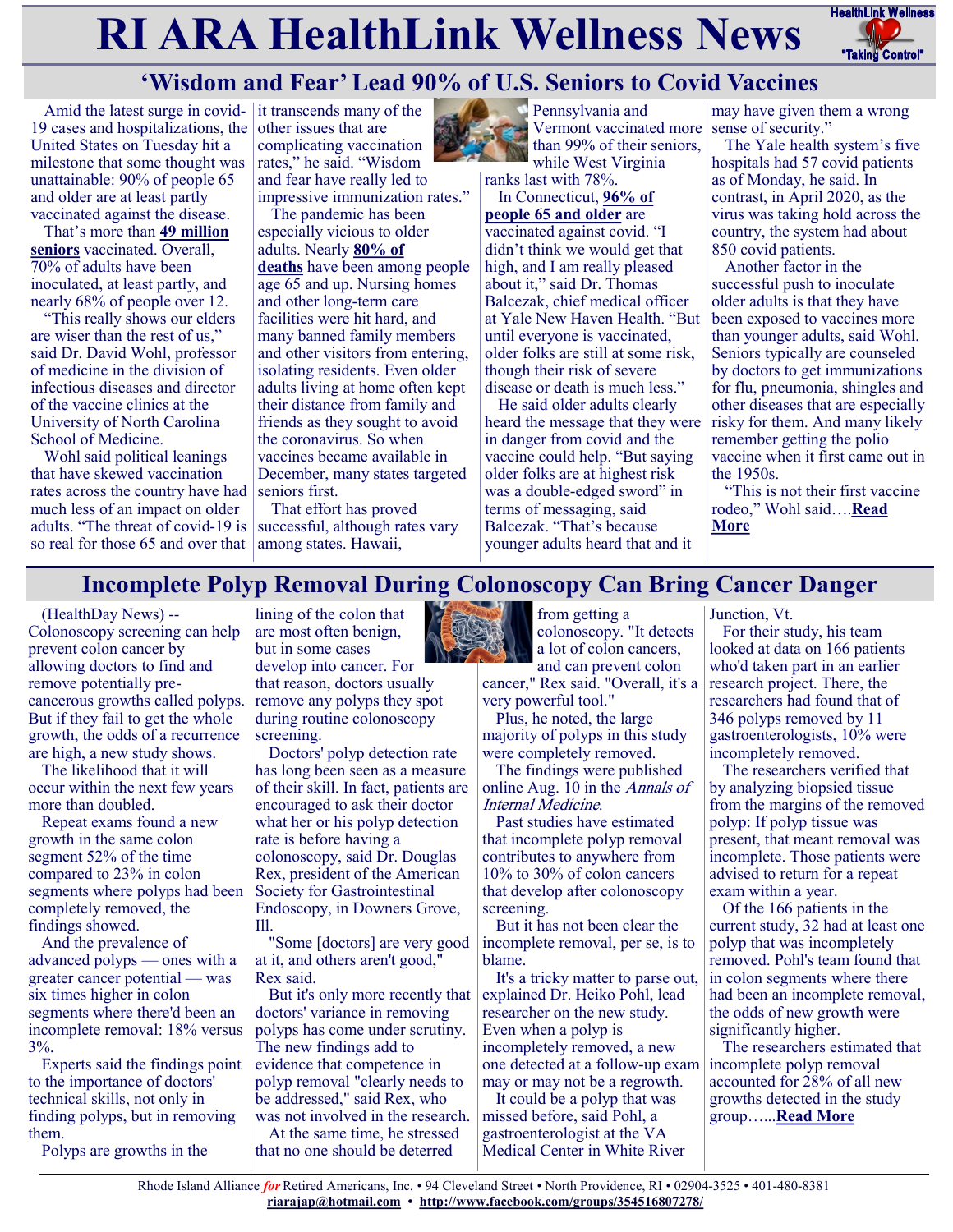#### **Time to Rethink Suicide Warnings on Labels for Anti-Seizure Meds?**

Since 2008, anti-seizure drugs Michael Sperling, a have carried a warning that they may increase users' suicide risk. But a new analysis finds no evidence of such a risk with newer medications.

Researchers found that five medications approved since 2008 showed no link to suicide risk among patients who participated in clinical trials of the drugs.

The findings, they said, argue against the "blanket" warning the U.S. Food and Drug Administration requires for all anti-seizure medications.

"It's our opinion that lumping all these drugs together is not good," said senior researcher Dr. 200 clinical trials of 11

professor of neurology at Thomas Jefferson University, in Philadelphia.

Anti-seizure medications are commonly prescribed for epilepsy, a broad term for various chronic seizure disorders. They are also sometimes used for other conditions, including migraines and bipolar disorder.

Back in 2008, the FDA issued a warning that anti-seizure medications may raise the risk of suicidality — suicidal thoughts and behavior. That was based on an analysis of about



of the drugs were tied to a heightened risk of suicide, compared to placebo pills.

However, only two medications showed a statistically significant increase in that risk. Two others, meanwhile, were linked to a decreased risk of suicide.

Yet, Sperling said, the FDA required all anti-seizure medications — including ones approved since 2008 — to carry a suicidality warning.

For the latest study, published online Aug. 2 in the journal *[JAMA Neurology](https://jamanetwork.com/journals/jamaneurology/fullarticle/2782748?guestAccessKey=db6fba47-32b2-46e5-89a9-425d132e5b11&utm_source=For_The_Media&utm_medium=referral&utm_campaign=ftm_links&utm_content=tfl&utm_term=080221)*, his team analyzed 17 clinical trials

medications, where some  $\vert$  of five of those newer drugs: eslicarbazepine (Aptiom), perampanel (Fycompa), brivaracetam (Briviact), cannabidiol (CBD) and cenobamate (Xcopri). In total, the trials included 4,000 patients randomly assigned to take antiseizure medication and just under 2,000 given a placebo.

During the trials, the analysis found, patients on medication were no more likely to contemplate or attempt suicide than placebo patients were: About 0.3% of patients in both groups had those experiences….**[Read More](https://consumer.healthday.com/8-4-is-it-time-to-drop-suicide-warning-from-seizure-drug-labeling-2654298578.html)**

# **Two-Thirds of Mild COVID Cases Leave Long-Term Symptoms**

(HealthDay News) -- A little more than two out of every three people who have mild or moderate cases of COVID-19 will go on to develop long-term symptoms.

That's the troubling takeaway from a University of Arizona Health Sciences' study launched in May 2020.

"This is a real wake-up call for anyone who has not been vaccinated," said lead researcher Melanie Bell, a professor of biostatistics in the university's College of Public Health. "If you get COVID, the chances that you'll experience long-term symptoms are surprisingly high."

The CoVHORT study has

followed Arizonans who had COVID-19 since May 2020, as well as those who have not been infected.

Among participants who tested positive for COVID-19, nearly 69% still had least one symptom after 30 days, and the rate rose to 77% after 60 days.

Those with long COVID tended to be less educated, to have seasonal allergies and preexisting health conditions, and to self-report greater symptom severity, according to findings published online Aug. 4 in the journal PLOS ONE.

Thirty days after their positive test, the most common symptoms among patients with



muscle pain, insomnia, headaches, joint pain and congestion.

The median number of symptoms was three, but some patients had as many as 20. (Median means half had fewer symptoms, half had more.)

The rate of long COVID among the patients in this study was just slightly less than that estimated for hospitalized COVID-19 patients, the authors noted.

Much of the research on long COVID has focused on

hospitalized patients with severe infection. The CoVHORT study aims to fill in gaps by focusing on non-hospitalized COVID-19 patients.

The researchers said their study continues to provide important data that can help identify which COVID-19 patients are most susceptible to severe infection and long-term health consequences.

"I study reproductive health," said Leslie Farland, an assistant professor of public health. "And the data from the CoVHORT longitudinal study is already providing new insights," she explained in a university news release.

# **New Drug Might Be Non-Surgical Option for Common Skin Cancers**

An experimental gel has shown early promise in treating the most common form of skin cancer — hinting at a potential alternative to surgery in the future.

Researchers tested the gel in 30 patients with basal cell carcinoma (BCC), a skin cancer diagnosed in more than 3 million Americans each year. The tumors rarely spread and are highly curable, usually through surgical removal.

Even so, non-surgical options are needed, said senior researcher Dr. Kavita Sarin, an associate professor of

dermatology at Stanford University, in Redwood City, Calif. In some cases, for

example, the skin cancer may be remetinostat, which blocks an located in an area — like the face — where surgery could leave scarring that patients want to avoid. Plus, Sarin said, many people develop multiple basal cell carcinomas over time, which means returning for repeat surgeries.

A couple of topical medications are approved for BCC, but only for "superficial" cancers, which account for a minority of cases, Sarin said.

For the new study, her team tested an experimental topical drug called

enzyme known as histone deacetylase. Lab research has shown that inhibiting the enzyme can suppress BCC growth.

The study — published Aug. 6 in Clinical Cancer Research was a small mid-stage trial, designed to see whether the topical medication worked at all.

And for most of the patients, Sarin's team found, it did: Of 33

skin cancers treated for six weeks, 17 completely resolved, and six more partially responded — meaning they shrunk by at least 30% in diameter.

The gel seemed most effective against superficial BCC, with all of those skin tumors shrinking or disappearing, the researchers found. But about two-thirds of other tumor types responded, too — including nodular BCC, the most common form of the cancer, and "infiltrative" tumors, which can invade the skin more deeply and widely….**[Read](https://consumer.healthday.com/8-9-new-drug-might-be-non-surgical-option-for-common-skin-cancers-2654437635.html)  [More](https://consumer.healthday.com/8-9-new-drug-might-be-non-surgical-option-for-common-skin-cancers-2654437635.html)**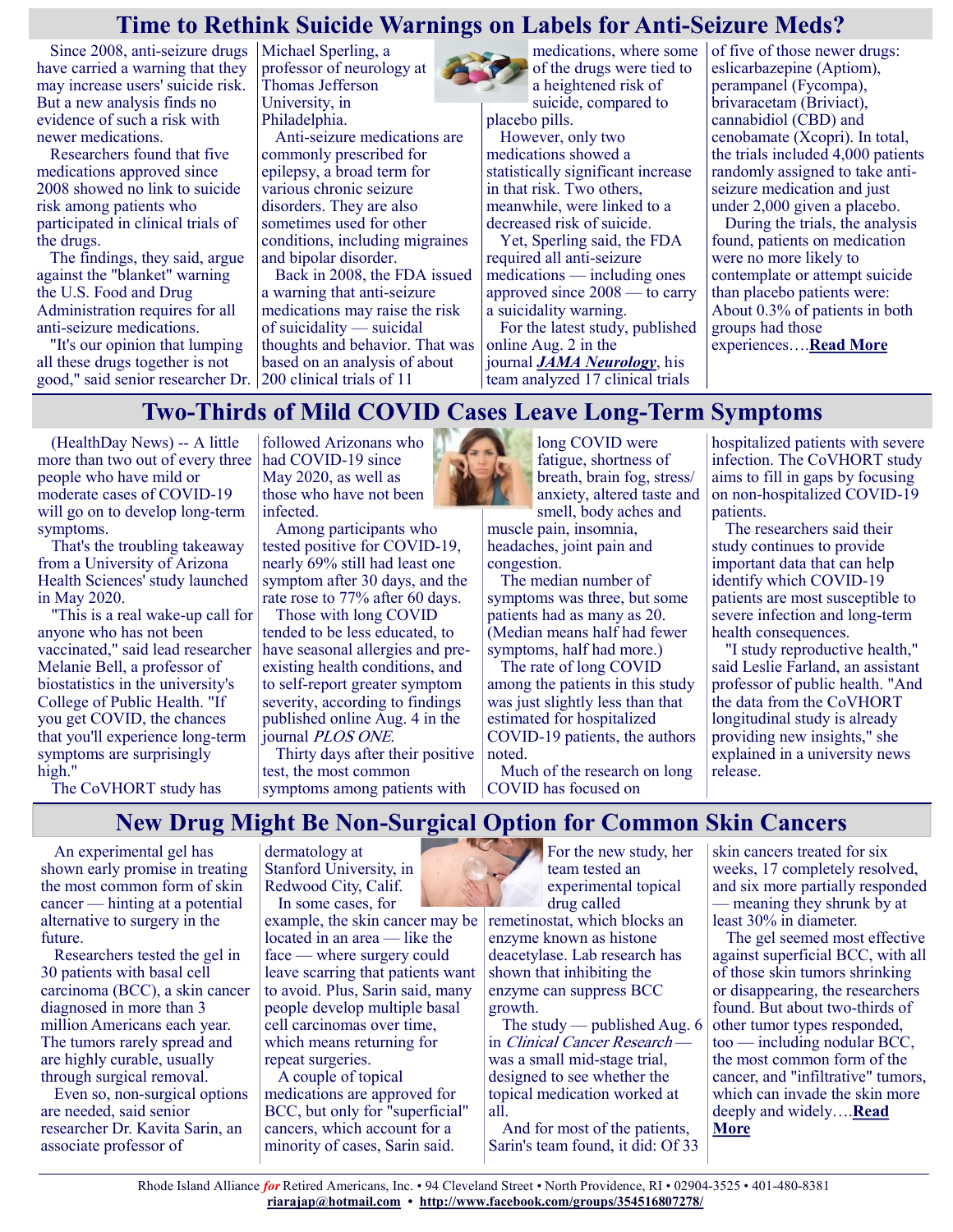#### **CAR T-Cell Immunotherapy Rids Woman of Tough-to-Treat Lupus**

In a first, researchers have used genetically tweaked immune system cells to send a woman's severe lupus into remission.

The treatment -- called CAR T -cell therapy -- is already approved in the United States for fighting certain cases of blood cancer. It involves removing a patient's own immune system T-cells, genetically altering them to target the cancer, then infusing them back into the patient.

Here, researchers tested the cell therapy in a 20-year-old woman with severe systemic lupus erythematosus (SLE), an autoimmune disease that can

cause organ damage throughout the body. They found the

approach quickly sent her disease into remission, with no significant side effects at the six-week mark.

The woman is the first lupus patient in the world to be treated with CAR T-cells, said researcher Dr. Georg Schett of Friedrich-Alexander University Erlangen-Nuremberg in Germany.

That means much more research lies ahead before the therapy could become widely available.

But based on this initial report, it's a promising avenue to study,

according to U.S. lupus experts who were not **LUPUS** involved in the case.

"Although this is a case report, the treatment makes theoretical sense," said Dr. Donald Thomas, a rheumatologist with Arthritis and Pain Associates of PG County in Greenbelt, Md., and author of "The Lupus Encyclopedia."

"With such a rapid, complete and safe response, this therapy should be tried in other patients with severe disease," Thomas said.

At this point, Schett noted, the patient in this report is "completely healthy," and has

not needed lupus treatment for more than four months. He said his team is now treating two additional lupus patients with CAR T-cells.

The researchers detailed the new findings in the Aug. 5 issue of the New England Journal of Medicine.

To perform CAR T-cell therapy, doctors take a sample of a patient's T-cells -- key players in marshaling the body's immune response. Those cells are then genetically altered in the lab to be armed with chimeric antigen receptors, or CARs….**[Read More](https://consumer.healthday.com/8-5-car-t-immunotherapy-rids-woman-of-tough-to-treat-lupus-2654296746.html)**

# **Covid vaccinations surging in states hit hardest by latest wave of infections**

NBC News: The United States has seen a steady uptick in the number of individuals getting their first **[Covid](https://www.nbcnews.com/health/coronavirus)** vaccine, driven by those living in states with some of the lowest vaccination **[rates](https://www.nbcnews.com/health/health-news/map-covid-19-vaccination-tracker-across-u-s-n1252085)** — the very states hardest hit by the recent surge in infections.

Over the last 24 hours, the U.S. saw the highest number of daily shots administered since July 3, with 864,000 vaccinations administered. Alabama, Arkansas, Louisiana, Mississippi, Missouri and Oklahoma are now vaccinating people at a pace not seen since April, White House Covid coordinator Jeffrey Zients said

Thursday. In those states, less than half of the population has gotten at least one dose, below the national average of 58 percent, and **[hospitals](https://www.nbcnews.com/news/us-news/mississippi-only-has-6-open-icu-beds-arkansas-only-25-n1275984)** are running out of beds and staff to treat those in need.

Biden administration officials said they believed the trend is driven by residents in the hardest -hit states seeing the effects of the virus first-hand, and growing concern about the risk the delta variant poses to younger adults and children.

"We're seeing the most significant increases in states with the highest case rates we've more than doubled the

average number of people newly vaccinated each day over the past three weeks  $\epsilon$  in the states with the

highest case rates," Zients said.

It's a much-needed boost for the administration's vaccination efforts, which had been on a steady decline since April despite growing efforts by the White House to encourage people to get vaccinated with incentives, celebrity endorsements and community programs. Biden just met his July Fourth **[goal](https://www.nbcnews.com/politics/white-house/graphic-track-biden-fourth-july-vaccination-goals-n1268803)** of having 70 percent of adults at least patricianly vaccinated this week. Because it can take up to six

weeks for a vaccinated individual to receive full protection from the virus, it will likely take time before the increase in vaccinations translates into a drop in cases.

Other states seeing a surge in vaccination demand include Tennessee, which has seen a 90 percent increase in first shots over the past two weeks; Oklahoma, with a 82 percent increase; and Georgia, with a 66 percent increase, Zients said.

"Clearly, Americans are seeing the impact of being unvaccinated and unprotected," Zients said. "And they responded by doing their part, rolling up their sleeves and getting vaccinated."

#### **Where You Live Could Predict Your Survival After Heart Attack**

(HealthDay News) -- There are many factors that affect your longevity after experiencing a heart attack. And now, new research finds that your neighborhood could play a key role in your long-term survival.

The researchers found that patients in poorer neighborhoods had a lower chance of survival over five years, and that Black patients in those neighborhoods had a lower chance than white patients.

"This study suggests that social and environmental factors can affect a person's outcome after a heart attack, and where a

person lives can have a powerful impact on health outcomes," said senior study author Dr. Ming Sum Lee, a cardiologist at Kaiser Permanente Los Angeles Medical Center.

For the study, Lee's team looked at records from more than 31,000 people treated for a heart attack at the same hospital between 2006 and 2016.

The investigators assessed patients' neighborhoods based on 17 factors that reflected education, income, employment and household characteristics. The researchers discovered



that Black patients from poorer neighborhoods were 19% more likely to die within five years of

their heart attack than their white neighbors.

But five-year survival rates for Black patients in wealthier neighborhoods were similar to those of white patients from the same neighborhoods.

"These findings may be of particular interest to health systems, since most health systems invest heavily to improve the quality of care provided to heart attack patients within the medical system," Lee

said in a Kaiser Permanente news release.

"However, what this study shows is that a patient's postdischarge environment also matters when it comes to longterm health outcomes," she added.

The findings were recently published in the Journal of the American College of Cardiology.

More information The American Heart Association has more on **[heart](https://www.heart.org/en/health-topics/heart-attack/life-after-a-heart-attack/heart-attack-recovery-faqs)  [attack recovery.](https://www.heart.org/en/health-topics/heart-attack/life-after-a-heart-attack/heart-attack-recovery-faqs)**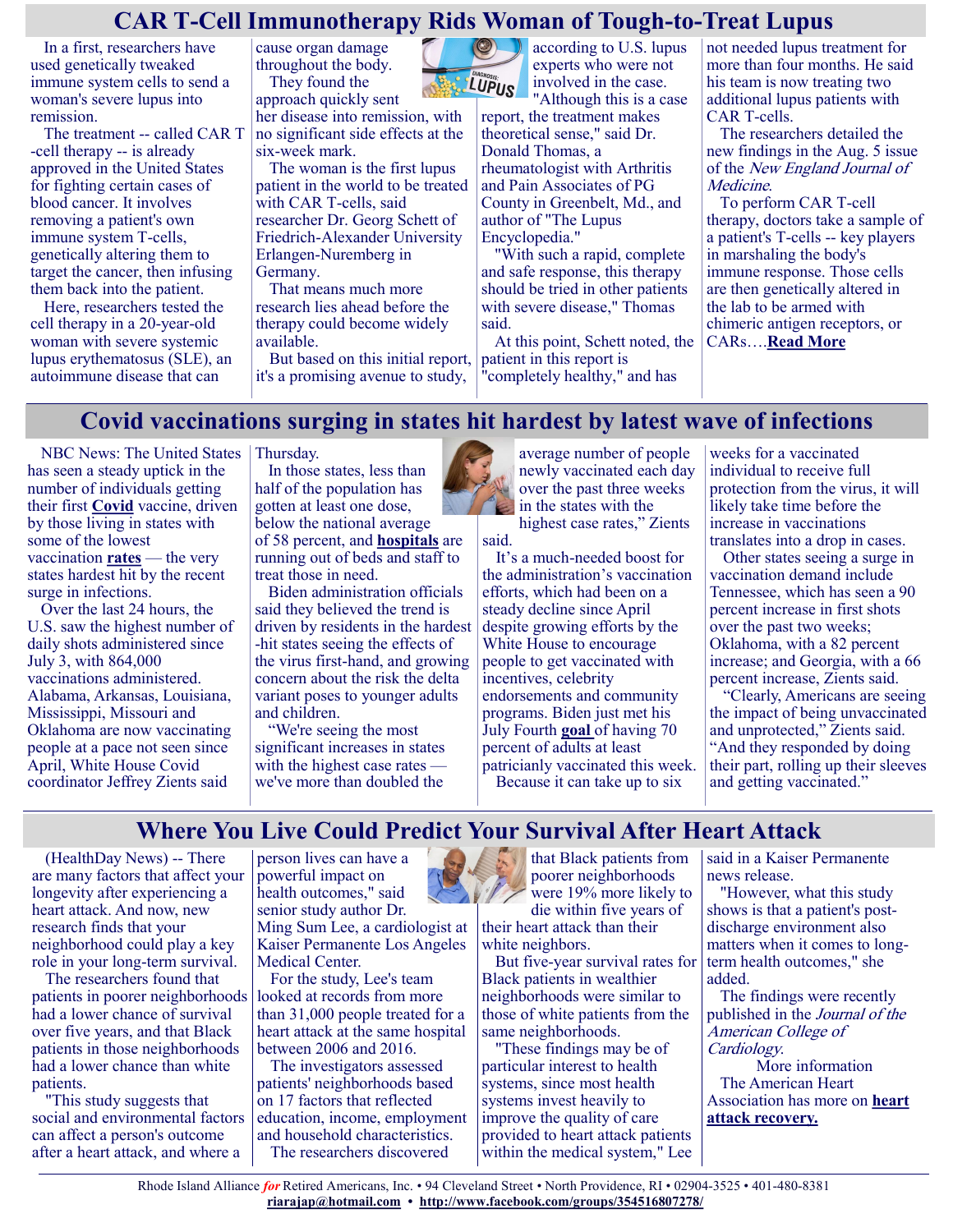# **What Depression in the Elderly Looks Like & How to Get Help**

When you think of depression in the elderly, what comes to mind? You aren't alone if your first thought includes stereotypical images of frail and sad-looking older adults. After all, many of us naturally associate depression with characteristics like misery and weakness. But here's the thing: Those stereotypes represent only a narrow slice of this medical condition's broad spectrum of possible effects. You might be surprised to know that many depressed people over the age of 65 don't exhibit those traits. So it's essential to understand what this illness is all about if you want greater vitality for yourself or a loved one. The more you know about the effects of depression in elderly people, the more empowered you'll be when it comes to creating enjoyable retirement years for you or those you care about. You'll rise above common misunderstandings and discover the benefits of having a broader, more informed perspective on the issue. For many older adults with this condition, the prognosis is good. Safe and effective treatments are widely available. You just need to know all the facts.

This article will educate you about the signs of elderly

depression (also known as geriatric depression), the challenges it presents, and the options for treatment.

The earlier you recognize the condition, the better. It doesn't have to cause long-term problems. With professional help, you can overcome it. You can feel good again, regardless of your age.

#### **Contents**

- **[What is depression? How](https://www.greatseniorliving.com/health-wellness/depression-in-the-elderly#what-is-depression)  [does it affect the elderly?](https://www.greatseniorliving.com/health-wellness/depression-in-the-elderly#what-is-depression)**
- **[The differences between](https://www.greatseniorliving.com/health-wellness/depression-in-the-elderly#differences)  [depression, grief, and](https://www.greatseniorliving.com/health-wellness/depression-in-the-elderly#differences)  [dementia](https://www.greatseniorliving.com/health-wellness/depression-in-the-elderly#differences)**
- **[Risk factors for elderly](https://www.greatseniorliving.com/health-wellness/depression-in-the-elderly#risk-factors)  [depression](https://www.greatseniorliving.com/health-wellness/depression-in-the-elderly#risk-factors)**
- **[Signs, symptoms, and effects](https://www.greatseniorliving.com/health-wellness/depression-in-the-elderly#effects-of-depression)  [of depression in elderly](https://www.greatseniorliving.com/health-wellness/depression-in-the-elderly#effects-of-depression)  [people](https://www.greatseniorliving.com/health-wellness/depression-in-the-elderly#effects-of-depression)**
- **[Risk of suicide in older](https://www.greatseniorliving.com/health-wellness/depression-in-the-elderly#risk-of-suicide)  [adults](https://www.greatseniorliving.com/health-wellness/depression-in-the-elderly#risk-of-suicide)**
- **[Why depression is often](https://www.greatseniorliving.com/health-wellness/depression-in-the-elderly#overlooked)  [overlooked in the elderly](https://www.greatseniorliving.com/health-wellness/depression-in-the-elderly#overlooked)**
- **[Help and treatment for](https://www.greatseniorliving.com/health-wellness/depression-in-the-elderly#treatment-for-seniors)  [seniors with depression](https://www.greatseniorliving.com/health-wellness/depression-in-the-elderly#treatment-for-seniors)**
	- **[Counseling and](https://www.greatseniorliving.com/health-wellness/depression-in-the-elderly#counseling-psychotherapy)  [psychotherapy](https://www.greatseniorliving.com/health-wellness/depression-in-the-elderly#counseling-psychotherapy)**
	- **[Antidepressants](https://www.greatseniorliving.com/health-wellness/depression-in-the-elderly#antidepressants)**
	- **[Lifestyle changes](https://www.greatseniorliving.com/health-wellness/depression-in-the-elderly#lifestyle-changes)**
	- **[Electroconvulsive therapy](https://www.greatseniorliving.com/health-wellness/depression-in-the-elderly#ect)  [\(ECT\)](https://www.greatseniorliving.com/health-wellness/depression-in-the-elderly#ect)**
	- **Self-[help books](https://www.greatseniorliving.com/health-wellness/depression-in-the-elderly#books)**
- **[How to help an elderly loved](https://www.greatseniorliving.com/health-wellness/depression-in-the-elderly#loved-one)  [one who has depression](https://www.greatseniorliving.com/health-wellness/depression-in-the-elderly#loved-one)**

# **The Delta Variant & the Vaccinated: One Expert's Take on the Data**

(HealthDay News) -- News that Michigan Medicinethe highly contagious Delta variant of COVID-19 can be picked up and spread by vaccinated folks has sparked confusion and concern, and an infectious disease expert wants to clarify.

These worries follow a recent U.S. Centers for Disease Control and Prevention recommendation that urged even vaccinated folks to wear masks indoors in areas with substantial or high rates of COVID-19 transmission.

The advisory came soon after a July 4th COVID-19 outbreak in Provincetown, Mass., in which three-quarters of people who got infected were fully vaccinated.

The finding — detailed in a CDC report — suggested that even vaccinated people could spread the virus between each other.

However, Dr. Adam Lauring, an infectious disease specialist at

University of Michigan, is telling people to not to read too much into that one case.

"While this is clearly

something to pay attention to, in the CDC report, they are pretty clear in the discussion about the limitations and what they are saying and not saying," Lauring said in a university news release. "Of course, not everyone [reading the advisory] made it that far."

For example, he said, as more people get their shots, of course more 'breakthrough' cases will be detected in the ever-growing number of people who are vaccinated.

As well, a nasal swab COVID-19 test can measure how much viral RNA is present in a person's nose -- but not how much of that virus is infectious.

"The amount of genome present is a marker, but it is not

 $t_{\text{max}}$  the same thing as saying these people are equally as infectious," Lauring said.

> Also, a swab is taken at one moment in time, so it can't conform how long someone is infectious.

"You could picture a situation where vaccinated people with Delta have a really steep rise and then a really steep fall in the amount of virus shed, whereas an unvaccinated person would have a steep rise that would remain high for longer," Lauring said.

While a majority of infections will be in unvaccinated people, the big change is that it now appears that vaccinated folks with the Delta variant will transmit the virus more often than with other variants.

That means additional measures — like wearing masks in certain situations, such as indoor spaces in areas where case levels are high — will be required in addition to vaccines to stop the spread of COVID-19.

Early data show the vaccines are more than 80% effective at preventing severe illness and death and are still reducing transmission.

Case counts in the United States are highest in areas with low vaccination rates — evidence that the vaccines are working against all variants, according to Lauring.

As for boosters, he said: "I'm more concerned about people who have not been vaccinated at all."

Lauring also noted that high vaccination rates are needed to protect younger children who aren't yet eligible for vaccination, as well as immunocompromised people. Vaccination is also key to reducing emergence of even more contagious variants, he added.

# **Knee Replacement Won't Keep Golfers Off the Course**

Golf after total knee replacement is apparently par for the course.

Researchers say most golfers can return to the links within five months of surgery and play as well -- or as poorly -- as they did before.

"A lot of patients come to the office wondering when they're going to be able to play or if they are going to ever be able to play,

and if they can expect to be better or worse at the game after the total knee replacement," said study lead author Dr. Joseph Tramer, a resident in orthopedic surgery at

Henry Ford Hospital in Detroit. "Patients can reliably get back to golf, but it does take a few months," he added.

If taking a swing was limited



surgery, and their handicaps do not significantly change, he added.

The key is rehabilitation after surgery. Tramer said patients

have to keep the knee moving from the start to get best results.

"We actually get people out and walking on it the same day of the surgery, and we're not keeping patients in the hospital as much as we used to," he said.

Tramer noted that many patients leave the hospital the same day and they're encouraged to move the knee right away......**[Read More](https://consumer.healthday.com/8-6-knee-replacement-won-t-keep-golfers-off-the-course-2654437459.html)**